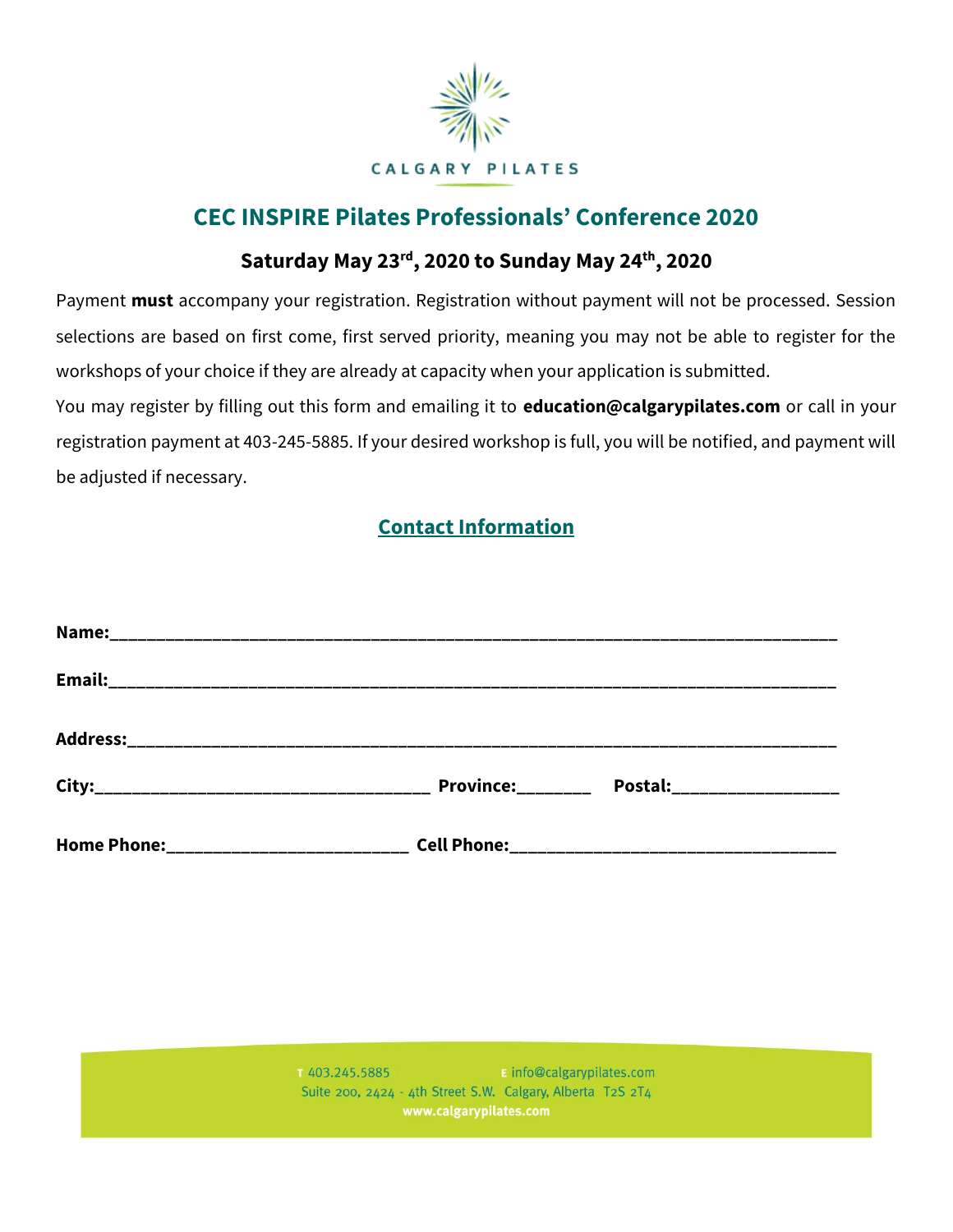

### **Registration Terms and Conditions**

Each workshop has a maximum number of participants that can be permitted and therefore we reserve the right to restrict registration. All workshops must be attended in full to receive continuing education credits. Continuing education credits and completion letters can take up to 8 weeks to process after the workshop date. **Any workshop withdrawal on or before May 15th, 2020 will be subject to a 20% administrative fee. There will be no refunds on or after May 16th, 2020.** 

## **CEC Inspire Conference 2020 Waiver of Liability**

In consideration of accepting this registration I, the undersigned, intend to be legally bound, for my heirs, my executors, administrators and myself, waive and release any and all rights and claims for damages I may have against the Calgary Pilates Centre, the facilities, and all promoters, sponsors and their representatives, successors and their assigns for any and all injuries suffered during the CEC Inspire Conference. I verify that I have been involved in a physical training program and that I am physically fit and do not suffer from any disability, physical ailment and am not taking any medication that would cause me harm or limit my participation.

#### **Initials: \_\_\_\_\_\_\_\_**

#### **Photography Release**

I hereby grant the Calgary Pilates Centre the irrevocable and unrestricted right to use and publish photographs of me, or of which I may be included, for publication, electronic reproductions (web sites) and/or promotional materials or any other purpose and in any other manner or medium. In addition, I grant my permission to alter the same without restriction, and to copyright the same. I hereby release the photographer and the Calgary Pilates Centre from all claims and liability related to said photographs.

**Initials: \_\_\_\_\_\_\_\_**

®/™ Trademark or registered trademark of Merrithew Corp., used under license.

1403.245.5885  $\blacksquare$  info@calgarypilates.com Suite 200, 2424 - 4th Street S.W. Calgary, Alberta T2S 2T4 www.calgarypilates.com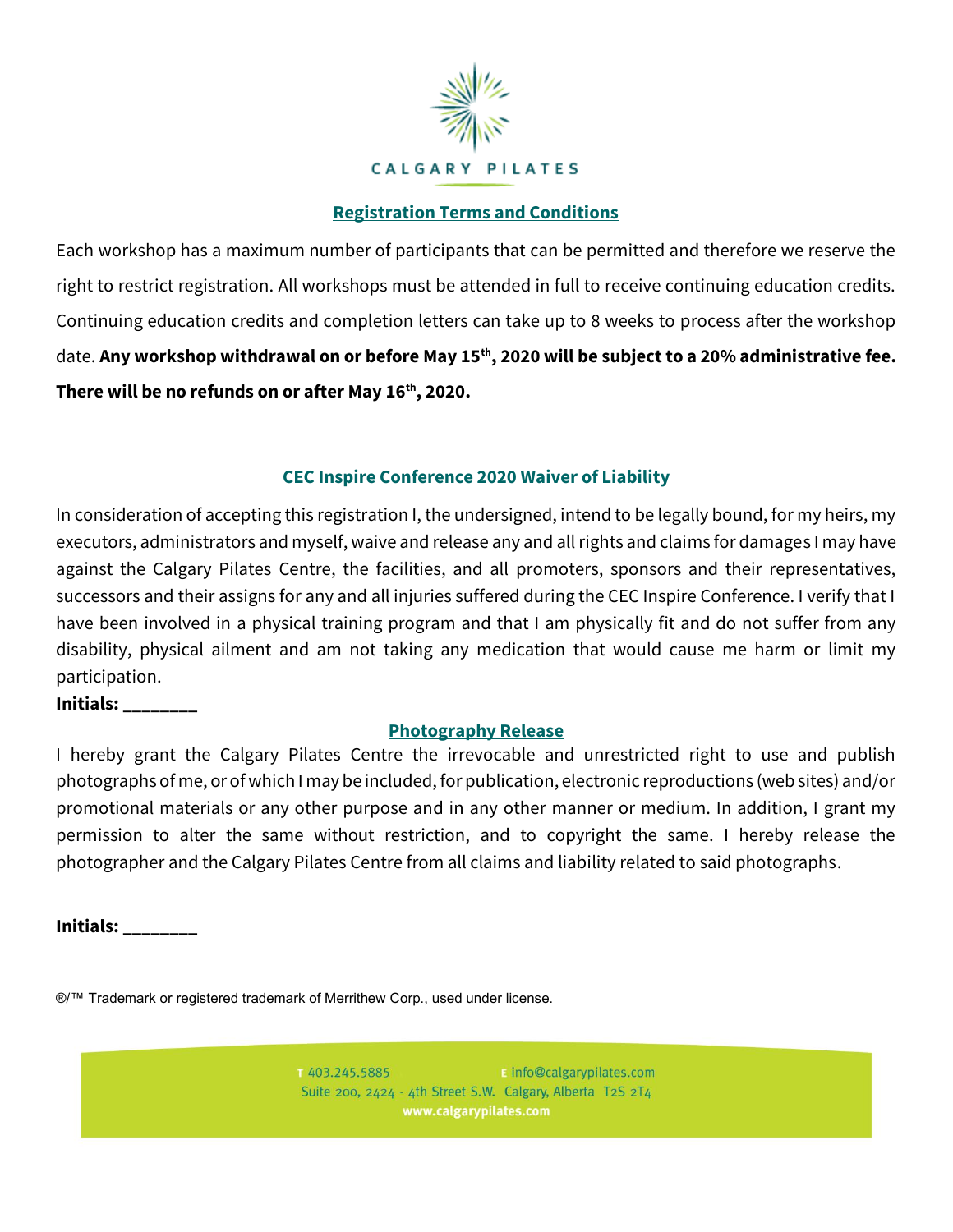

**Please indicate your preferred workshops by marking the corresponding box. Please make sure your choices do NOT overlap with another workshop at the same time.**

## **Saturday May 23, 2020**

| <b>Time MST</b>        | <b>Tim Fleisher</b>                | <b>Marie Michalski</b> | <b>Melanie Byford-</b><br>Young                            | <b>JoAnne Bunbury</b>                         |
|------------------------|------------------------------------|------------------------|------------------------------------------------------------|-----------------------------------------------|
| $10:15$ am- $11:15$ am | $\Box$ Anatomy<br>Forum (no CEC's) | $\Box$                 | $\Box$                                                     | ⊓                                             |
| 11:30am-1:30pm         | Π                                  | $\Box$                 | $\Box$ Ultimate<br><b>Back Care (4)</b><br><b>HOURS) L</b> | <b>Post Natal</b><br>$\Box$<br><b>Pilates</b> |
| 2:00pm-4:00pm          | $\Box$                             | $\Box$                 | $\Box$ Ultimate<br><b>Back Care</b><br><b>CONT'D</b>       | ⊓                                             |
| 4:00pm-5:00pm          |                                    |                        | $\Box$ Herniated<br>Disc Forum (no<br>CEC's                |                                               |

## **Sunday May 24, 2020**

| <b>Time MST</b>                   | <b>Tim Fleisher</b>                                         | <b>Marie Michalski</b>                                                           | <b>Melanie Byford-</b><br>Young                      | <b>JoAnne Bunbury</b>                                                 |
|-----------------------------------|-------------------------------------------------------------|----------------------------------------------------------------------------------|------------------------------------------------------|-----------------------------------------------------------------------|
| $9:00$ am -11:00am                | $\Box$ Matwork<br>Strength and<br><b>Mobility</b>           | $\Box$ Matwork<br><b>Interval</b><br><b>Training Lvl 2</b>                       | $\Box$                                               | $\square$ ZENGA( $\text{TM}$ ) -<br><b>Upper Body</b><br><b>Focus</b> |
| $11:30$ am - $1:30$ pm            | $\Box$ Conditioning<br><b>Towel workout</b>                 | □ Mini Stability<br><b>Ball Workout</b>                                          | $\Box$ Ultimate<br>Back Care $\downarrow\downarrow$  | ◘                                                                     |
| $2:00 \text{pm} - 4:00 \text{pm}$ | $\Box$ Pilates<br><b>Matwork for</b><br><b>Golf Level 1</b> | $\Box$ Intense<br><b>Sculpting</b><br>Challenge -<br><b>Flex Band</b><br>Level 4 | $\Box$ Ultimate<br><b>Back Care</b><br><b>CONT'D</b> | $\Box$                                                                |

Workshops may be added as needed!

1403.245.5885 **E** info@calgarypilates.com Suite 200, 2424 - 4th Street S.W. Calgary, Alberta T2S 2T4 www.calgarypilates.com